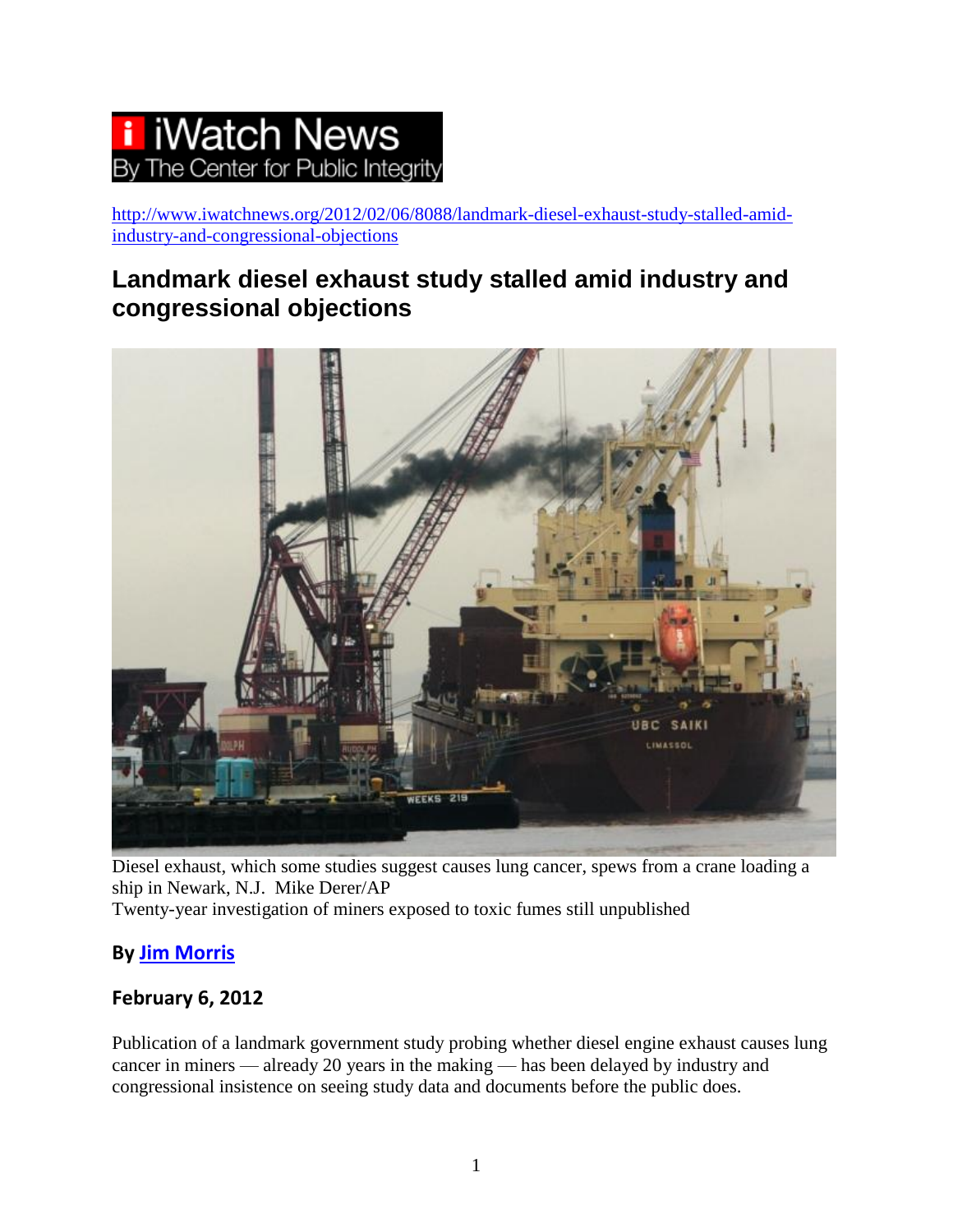A federal judge has affirmed the right of an industry group and a House committee to review the materials and has held the Department of Health and Human Services [in contempt f](https://www.documentcloud.org/documents/289170-2011-contempt-order.html)or not producing all of them.

The much-anticipated study of 12,000 miners exposed to diesel fumes carries broad implications. If the research suggests a strong link between the fumes and cancer, regulation and litigation could ramp up — with consequences not only for underground mining, but also for industries such as trucking, rail and shipping.

Exposure isn't limited to workers; people who live near ports, rail yards and highways also are subjected to diesel exhaust laced with carcinogens such as benzene, arsenic and formaldehyde.

But for the time being, at least, the results of an \$11.5 million investigation by the National Cancer Institute and the National Institute for Occupational Safety and Health are under lock and key.

[Richard Clapp,](http://www.bu.edu/phpbin/africa/profiles/app/details.php?id=25) emeritus professor of environmental health at Boston University, is among several public health experts who called the situation unusual.

"I've never heard of an industry group demanding manuscripts from a government agency before a study has been accepted for publication," Clapp said. "My guess is it would give the industry a chance to prepare their rejoinder early. They want to delay anything that's going to implicate them in liability for lung cancer."

[Andrea Hricko,](http://keck.usc.edu/Education/Academic_Department_and_Divisions/Department_of_Preventive_Medicine/Divisions/Environmental_Health/Faculty.aspx?facid=483) a professor of clinical preventive medicine at the University of Southern California who has followed the saga for years, suspects industry and Republican members of the House Committee on Education and the Workforce want to soften the blow of a statistically powerful government study that could have far-reaching impacts.

"They feel compelled to challenge it because they don't want more regulations on mining equipment and locomotives and trucks," Hricko said.

[Henry Chajet,](http://www.pattonboggs.com/hchajet/) a Patton Boggs lawyer-lobbyist who represents the Mining Awareness Resource Group — known as MARG — declined to comment for this report. But in a recent [court filing,](https://www.documentcloud.org/documents/289175-industry-brief.html) Chajet and other lawyers for the group wrote that publication of what they believe to be an "inaccurate and faulty" study, along with government plans to notify the 12,000 subjects of health risks, is "likely to spawn public concerns, regulatory actions, and lawsuits…"

Industry officials say improvements in diesel engine technology are making the issue moot.

"Engine manufacturers have invested enormous resources over the last two decades to reduce emissions from diesel engines by over 99.9 percent," the president of the Truck & Engine [Manufacturers Association w](http://www.truckandenginemanufacturers.org/)rote in a [Jan. 23 letter t](https://www.documentcloud.org/documents/289171-engine-manufacturers-letter-to-house-committee.html)o leaders of the Education and Workforce Committee expressing support for the committee's review powers. "As a result, today's new technology diesel engines produce near-zero levels of particulate matter and toxic air contaminants and, thus, contribute significantly to improving the nation's air quality."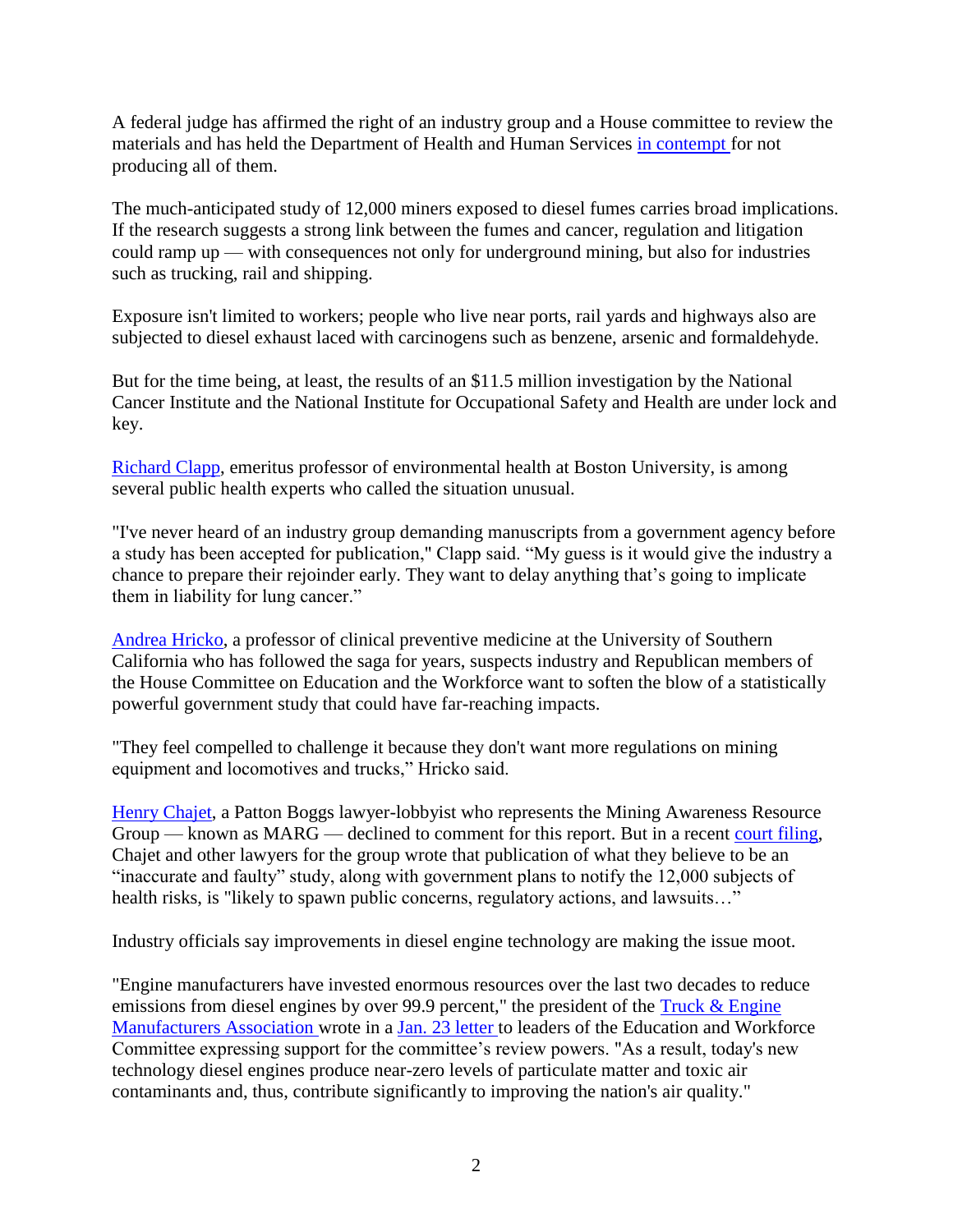Diesel engines are known for their durability, however, and many older ones are still in use.

"It's alarming that special interests appear to be trying to derail independent, peer-reviewed science," [Rep. George Miller,](http://georgemiller.house.gov/) a California Democrat and ranking member of the Education and Workforce Committee, said in an emailed statement to the Center for Public Integrity. "Politics and profits should never be allowed to meddle with the scientific process, especially when health and safety are at stake."

The panel's Republican chairman said there is no such agenda. "The committee's ongoing interest is to ensure the results of this research are accurate and meet the highest standards of scientific review," [Rep. John Kline o](http://kline.house.gov/)f Minnesota said in a statement.

The legal and political tangling over the diesel study began in the mid-1990s, with countless twists and turns since. Last August, MARG won a contempt order against the Department of Health and Human Services, parent of the two institutes that conducted the study. The group alleged that HHS had deliberately withheld study materials from the House committee. [U.S.](http://www.fjc.gov/servlet/nGetInfo?jid=941&cid=999&ctype=na&instate=na)  [District Judge Richard Haik o](http://www.fjc.gov/servlet/nGetInfo?jid=941&cid=999&ctype=na&instate=na)f Lafayette, La., who had earlier granted the committee, along with mining companies and their scientists, the right to pre-publication review of such materials, agreed.

The Justice Department appealed the contempt order, which required HHS to hand over "all nonconfidential documents, data, draft reports, publications, and draft results" associated with the study and to pay the plaintiffs' court costs and attorneys' fees. The order is stayed while the New Orleans-based U.S. Court of Appeals for the Fifth Circuit ponders the matter; a decision is expected soon.

All told, government researchers have written seven papers on the study, noteworthy not only for its large number of subjects but also because it controls for factors such as cigarette smoking. Four of the papers — describing only the study's methodology — were published in the Annals of Occupational Hygiene in 2010. A fifth paper, also dealing with technical matters, has been accepted for publication by the same journal. Papers six and seven, which detail the study's results, have been accepted by the Journal of the National Cancer Institute.

None of the last three papers can see the light of day until the legal dispute is resolved.

Worst case for the government: Haik's contempt order stands and publication is postponed indefinitely while the House committee and MARG comb through mountains of documents and data. Best case: The order is overturned and the papers are published as soon as March.

In an affidavit filed with the Fifth Circuit, Dr. Robert Hoover, director of epidemiology and biostatistics at the National Cancer Institute, said it would be "unconscionable that there be further delay in publication" and noted that "several major organizations focused on public health are awaiting the results."

Among them is the [International Agency for Research on Cancer \(](http://www.iarc.fr/)IARC), an arm of the World Health Organization, which considers diesel exhaust "probably carcinogenic to humans" and is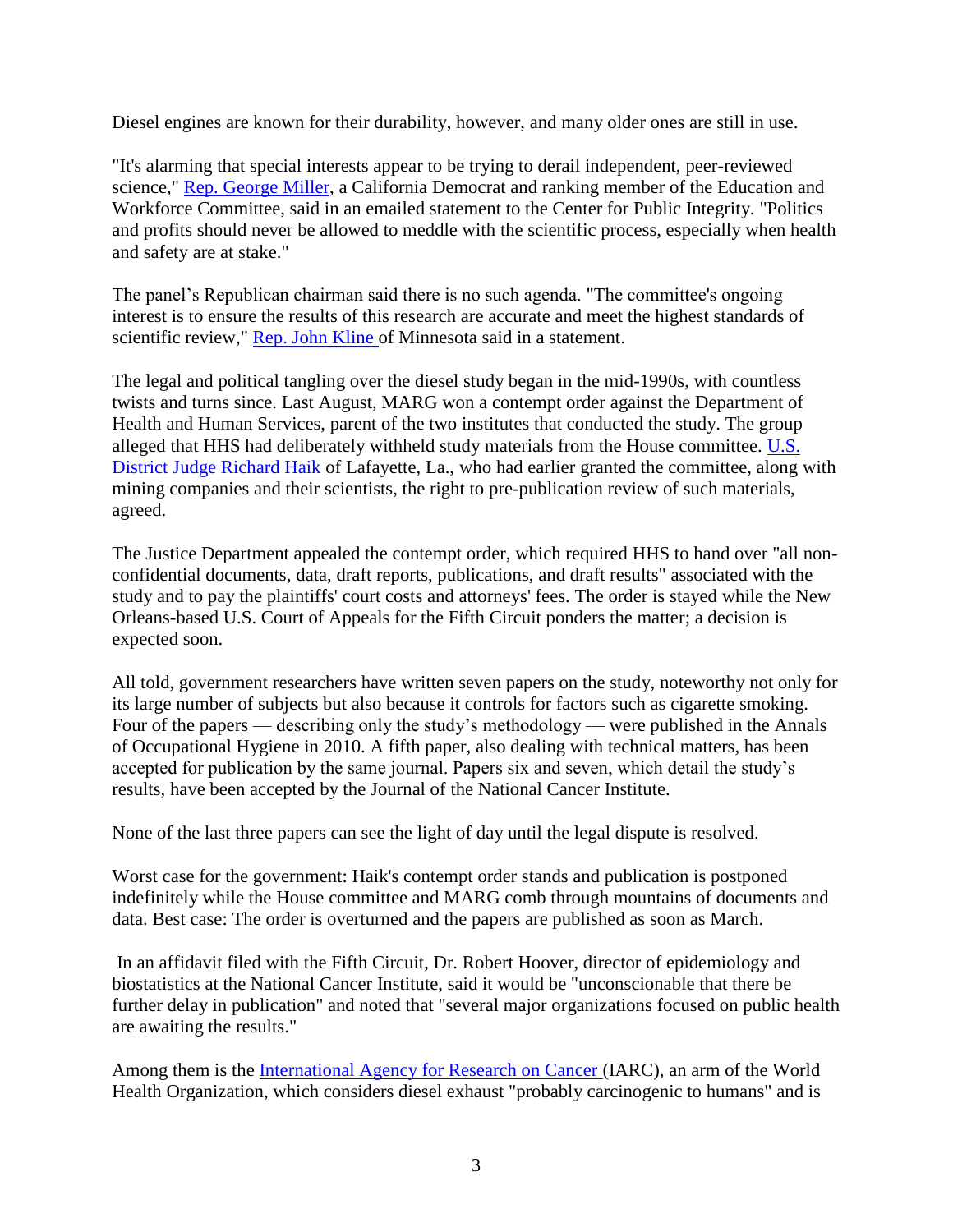scheduled to revisit the science in June. The HHS study could play a major role in the IARC reassessment - assuming the findings are published by then.

Clapp, of Boston University, said the mining industry has an incentive to keep any bad news about diesel under wraps. "When IARC designates something a known human carcinogen, that changes the balance in these liability cases," he said. "It makes it harder for industry to win."

There have long been suspicions about diesel's cancer-causing properties. A study published in Environmental Health Perspectives in 2004, for example, found elevated lung cancer death rates among U.S. railroad workers. "These results indicate that the association between diesel exhaust exposure and lung cancer is real," the authors wrote.

[John Froines,](http://portal.ctrl.ucla.edu/sph/institution/personnel?personnel_id=45492) a professor of toxicology at UCLA and Hricko's husband, said that more than 90 percent of the particles emitted in diesel exhaust are ultrafine — "smaller than a virus." These diesel particles, coated with toxic chemicals and metals, can penetrate cells and cause cancer and other diseases, said Froines, director of the Southern California Particle Center, a governmentfunded research institute. The exhaust also contains vapors with "significant toxicity," he said.

Industry experts say the evidence against diesel is far from conclusive. A scientist and a physician employed by Navistar, a manufacturer of diesel engines, wrote in a letter to the American Journal of Respiratory and Critical Care Medicine last year that "available data do not quantitatively link occupational [diesel] exposure to increases in lung cancer."

The HHS study, conceived in 1992, was supposed to help settle the debate. But some early missteps by the government — using what MARG calls three "illegal" advisory groups to design the study, and filing one group's charter with the wrong House committee — opened the door for a mining industry legal challenge in 1996. MARG is a collection of companies that mine salt, limestone and trona — a mineral used to make soda ash, an ingredient in glass, chemicals and other products.

The Education and Workforce Committee inserted itself into the dispute in 1999, when then-Chairman William Goodling, a Pennsylvania Republican, filed an [affidavit](https://www.documentcloud.org/documents/289172-goodling-affidavit.html) with Judge Haik. "We have been concerned about the diesel study for several years," Goodling said in the affidavit. He asked that the National Institute for Occupational Safety and Health (NIOSH), over which the committee has jurisdiction, be required to submit all data and drafts to members "for review and approval" prior to publication.

Haik granted the request in a [2000 order.](https://www.documentcloud.org/documents/289168-2000-haik-order.html) The Justice Department appealed, saying Haik had improperly given the committee veto power over a scientific inquiry. The Fifth Circuit sided with the government, finding that Haik "cannot require Committee approval before publication of the study." Instead, the court said, the committee would have 90 days to review the study data before it could be publicly released. Haik granted MARG the same privilege in a [2001 order.](https://www.documentcloud.org/documents/289169-2001-haik-order.html)

Last year, as the final three papers were being readied for publication, Kline and another member of the Education and Workforce Committee, [Tim Walberg,](http://walberg.house.gov/) R-Mich., [complained](https://www.documentcloud.org/documents/289176-kline-walberg-letter-to-niosh.html) to NIOSH director John Howard that the government wasn't complying with the 2001 order.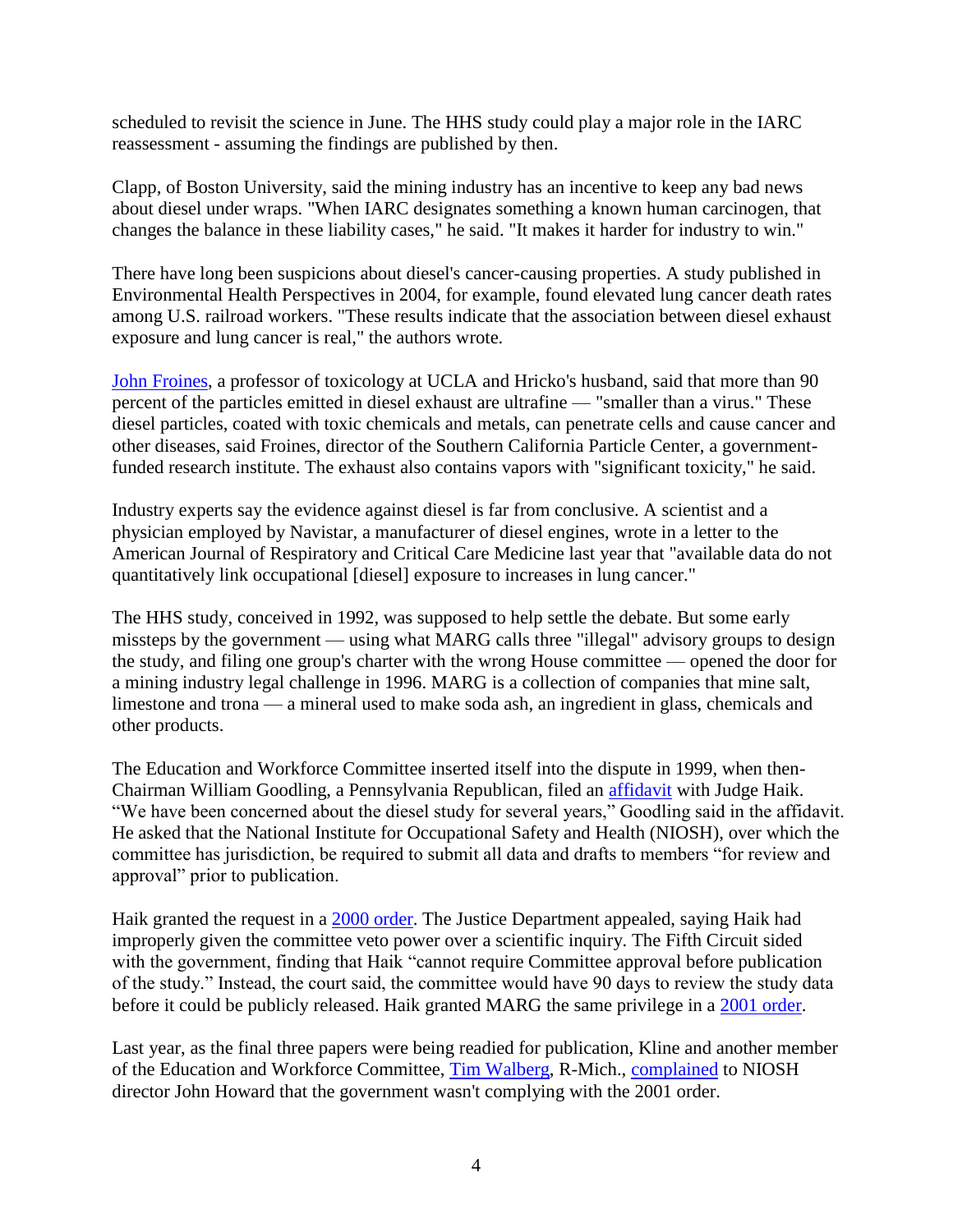"We are troubled by the continued failure of NIOSH to produce the draft publications, data underlying the research reported in those draft publications, and other documents the Committee should be receiving based on instructions from the court," Kline and Walberg wrote on July 8.

Rep. Miller, the Democrat, sent his own [letter](https://www.documentcloud.org/documents/289177-miller-letter-to-niosh.html) to Howard on Aug. 16. "The requirement for a pre-publication review by an interested party — and the insinuation of a congressional committee in such review — appears to deviate from the normal scientific process and threatens to undermine the integrity of these studies," Miller wrote.

Two days later Haik granted MARG's motion for contempt. The judge was unmoved by the Justice Department's argument that HHS had complied with his 2001 order and that publication of the last three papers could be significantly delayed while "we have to produce [to MARG and the committee] every single piece of paper in the files of the Department of Health and Human Services having to do with that study."

In a [brief](https://www.documentcloud.org/documents/289174-government-brief.html) filed with the Fifth Circuit in October, the Justice Department characterized the MARG litigation as having been sparked by a "minor, inadvertent violation of the Federal Advisory Committee Act" — filing the HHS advisory panel charter with the wrong House committee that was quickly corrected.

Compliance with Haik's contempt order, government lawyers argued, "is a burdensome undertaking that will commandeer scarce resources. It would take [HHS] six months to a year to collect, review, and release the documents and data ordered disclosed. Moreover, disclosing the documents and data required by the court has the risk of foreclosing publication of the final results of the study."

In his statement to the Center, Rep. Kline said, "In no way have [the committee's] efforts delayed or compromised the department's work. The results of these studies could have profound consequences for public policy and worker health, and we have a responsibility to ensure the agency gets it right."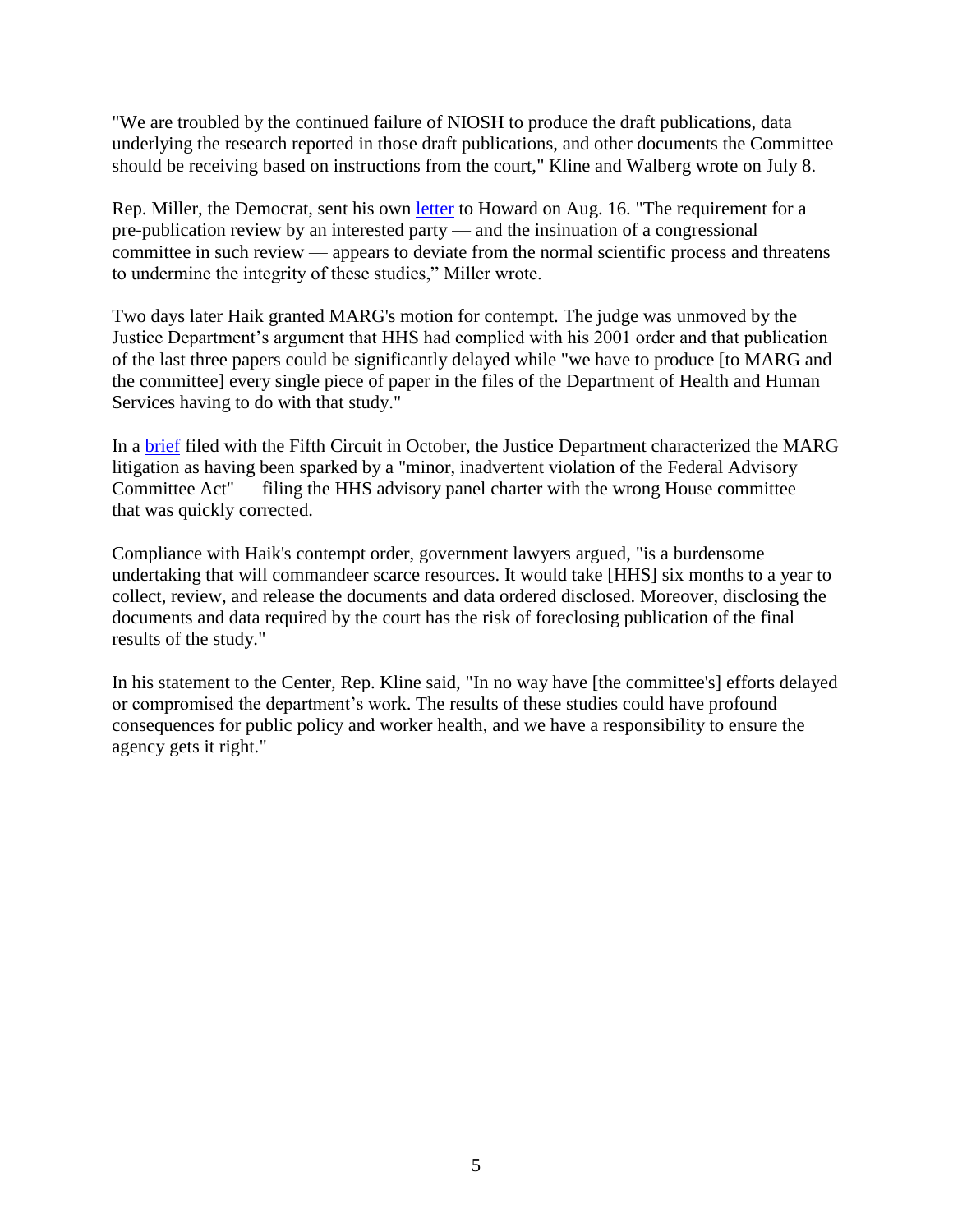[http://www.iwatchnews.org/2010/09/27/2492/diesel-dangers-mining-companies-get-first-look](http://www.iwatchnews.org/2010/09/27/2492/diesel-dangers-mining-companies-get-first-look-government-cancer-study)[government-cancer-study](http://www.iwatchnews.org/2010/09/27/2492/diesel-dangers-mining-companies-get-first-look-government-cancer-study)

# **Diesel dangers: Mining companies get first look at government cancer study**



NIOSH/CDC.gov

# **By [Jim Morris](http://www.iwatchnews.org/authors/jim-morris) and [Chris Hamby](http://www.iwatchnews.org/authors/chris-hamby)**

## **September 27, 2010**

A long-delayed government epidemiological study of possible ties between diesel exhaust and lung cancer in miners may finally be published this fall — but only after a mining industry group, represented by the Washington [lobbying powerhouse Patton Boggs,](http://www.sourcewatch.org/index.php?title=Patton_Boggs) finishes a pre-publication review of the study's drafts.

Eighteen years in the making and eagerly awaited by public health officials, the cancer study evaluates more than 12,000 current and former workers from eight mines that produce commodities other than coal. Its goal is to determine whether ultrafine diesel particulate matter — a component of exhaust from diesel-powered machinery — poses a serious hazard to miners in confined spaces.

In a development some experts find alarming, however, Patton Boggs lawyer and partner Henry [Chajet,](http://www.pattonboggs.com/hchajet/) representing a mining industry alliance, the [Methane Awareness Resource Group Diesel](http://www.opensecrets.org/lobby/clientsum.php?lname=Methane+Awareness+Resources+Group&year=2002)  [Coalition,](http://www.opensecrets.org/lobby/clientsum.php?lname=Methane+Awareness+Resources+Group&year=2002) accused the National Cancer Institute and the [National Institute for Occupational](http://www.cdc.gov/niosh/)  [Safety and Health](http://www.cdc.gov/niosh/) (NIOSH) of "unfairly, unjustly and unreasonably" depriving mine owners of an advance look at research that could impact their operations.

Providing the latest twist in a nearly 15-year court battle, Chajet's persuasive court filings led to a federal judge's terse, two-page order in June requiring the two Department of Health and Human Services institutes to turn over research to the business coalition's scientific experts 90 days prior to their public release. The same judge had issued a similar order in 2001.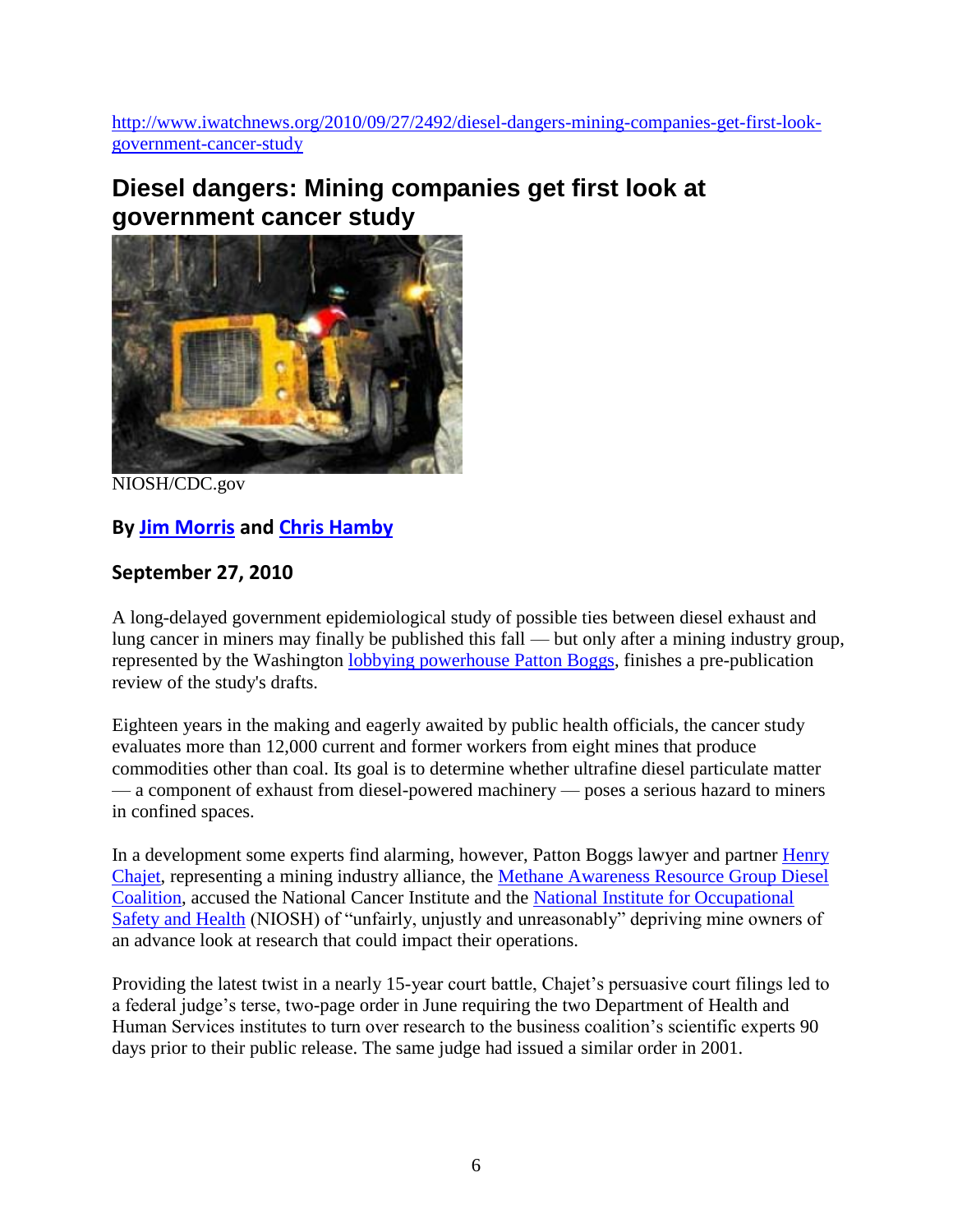"I think it's outrageous and dangerous," said Francesca Grifo, director of the Scientific Integrity Program at the [Union of Concerned Scientists.](http://www.ucsusa.org/scientific_integrity/) "It's not a fair fight under any circumstances. The public interest community is so out-funded by the private community, and then on top of that they're getting these materials in advance," she said. "They can spin anything they want any way they want."

Despite critics' charges that Chajet has endangered workers by challenging regulations proposed by the Occupational Safety and Health Administration (OSHA) and the Mine Safety and Health Administration (MSHA) — while attacking the science behind such regulations — the preview was a significant victory for the veteran crisis manager and litigator, who has defended companies in chemical exposure cases, mine disasters, explosions, fires, and construction accidents for more than three decades.

In this clash with the government dating to 1996, Chajet has been a formidable advocate for companies that mine salt, limestone, and an ore used in soda ash, including [General Chemical](http://www.genchem.com/)  [Industrial Products Inc.](http://www.genchem.com/), Cargill Inc., [Detroit Salt Co. LLC,](http://www.detroitsalt.com/about.htm) Rohm and Haas Co.'s [Morton Salt,](http://www.mortonsalt.com/) FMC Corp., and [Mosaic Company.](http://www.mosaicco.com/about.htm)

"People turn to us when they want expertise and they want good lawyering," Chajet explained to the Center. "There are times when problems occur in any business and any enterprise, and we've been honored to help people try to resolve those problems so they can move forward." (According to 2010 disclosure forms filed with the Senate, Chajet was registered to lobby on behalf of General Chemical Corp. and the Methane Awareness Resource Group.)

[Celeste Monforton,](http://ajph.aphapublications.org/cgi/content/full/96/2/271) an assistant research professor at George Washington University who worked at both the occupational and mine safety agencies, has followed the long-running dispute between government health officials and industry interests over diesel. She calls Chajet's challenges "fear-mongering."

"He understands the limitations of science and how to convince people that these agencies are out of control. He really has an appreciation for our dysfunctional regulatory system and has been masterful at capitalizing on that dysfunction," she said.

Monforton believes the mining industry group's demand to see drafts of the cancer study is part of a campaign to delay or discredit the \$9.4 million scientific inquiry. "They've done everything they can to obstruct the study," she said.

"Government researchers do studies all the time and publish them in peer-reviewed journals. This is the only example I know of where an industry group gets access to the information before anybody else does," Monforton said. "I think as soon as the study is published [industry consultants] will already have another paper prepared that will dissect it and explain away any risks that are identified."

The study will be published in the "Annals of Occupational Hygiene," a peer-reviewed British journal, after the court-ordered 90-day review period ends next month.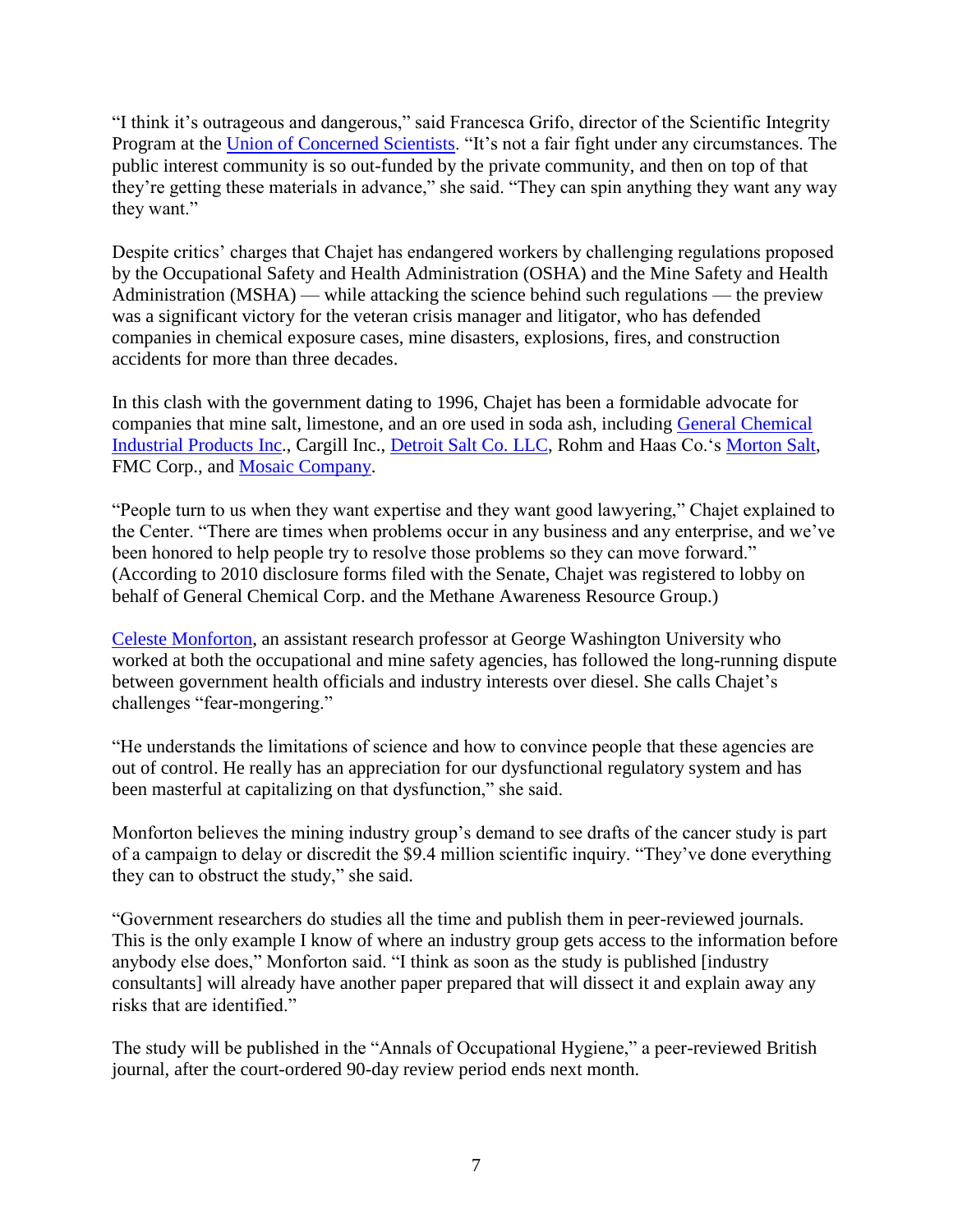Representatives of the Centers for Disease Control and Prevention's NIOSH, and the National Cancer Institute, citing ongoing litigation, declined to comment for this story.

#### **Industry may seek more government documents**

Chajet said the diesel coalition's only goal is to provide the subjects of the cancer study — both workers and mining companies — with details on how the study was conducted and its results. Even after surrendering edited versions of its unpublished drafts, the government refused to turn over some internal correspondence and raw data, he said. "Our scientists are reviewing what's been given to us," Chajet said, "but we are seriously considering going back [to court] to try to obtain the rest of the documentation." He said the coalition will report its findings to NIOSH and Congress.

"For whatever purpose — whether for litigation, the establishment of public policy, or the establishment of regulatory policy — our goal is to get the information and open the door and let the participants and the public see what the conclusions are based on the science," Chajet said.

But some critics suspect an ulterior motive. Industry scientists, they say, could do their own analysis of the government data and produce papers that minimize the risks posed by diesel. "The bottom line is that this is scientific information in a draft form, and to have that released just provides a superhighway for industry to manipulate those research results," Grifo said.

In arguing for a diesel exposure limit in 2001, the mine safety administration said that diesel particles spewed by front-end loaders, generators, air compressors, and other underground equipment could carry with them up to 1,800 other organic chemicals, including carcinogens. Median diesel concentrations in mines, it said, were up to 180 times higher than the average exposure in heavily polluted urban areas and eight times higher than in other workplaces.

"When there is uncontrolled diesel equipment in an underground mine, it is like working in the tailpipe of a city bus," said Mike Wright, health and safety director for the United Steelworkers, which represents 15,000 miners.

Monforton contends that Chajet sells his clients on the idea that "any characterization of a hazard — particularly a chemical hazard — is a potential liability" to them. His aim, she believes, is to "muck up the works" by challenging the science on toxic compounds such as diesel exhaust and, therefore, help companies fend off litigation or new government rules.

Chajet said he has no such motivation. "We have never conducted any work that put people at risk," he said. "Our clients are committed to protection of health and safety and the environment and are committed to policies that accomplish those goals."

Chajet, 59, has been practicing corporate defense law since 1976. At Patton Boggs, he has testified before Congress on workplace issues; his clients tend to be companies that find themselves in the crosshairs of OSHA and MSHA.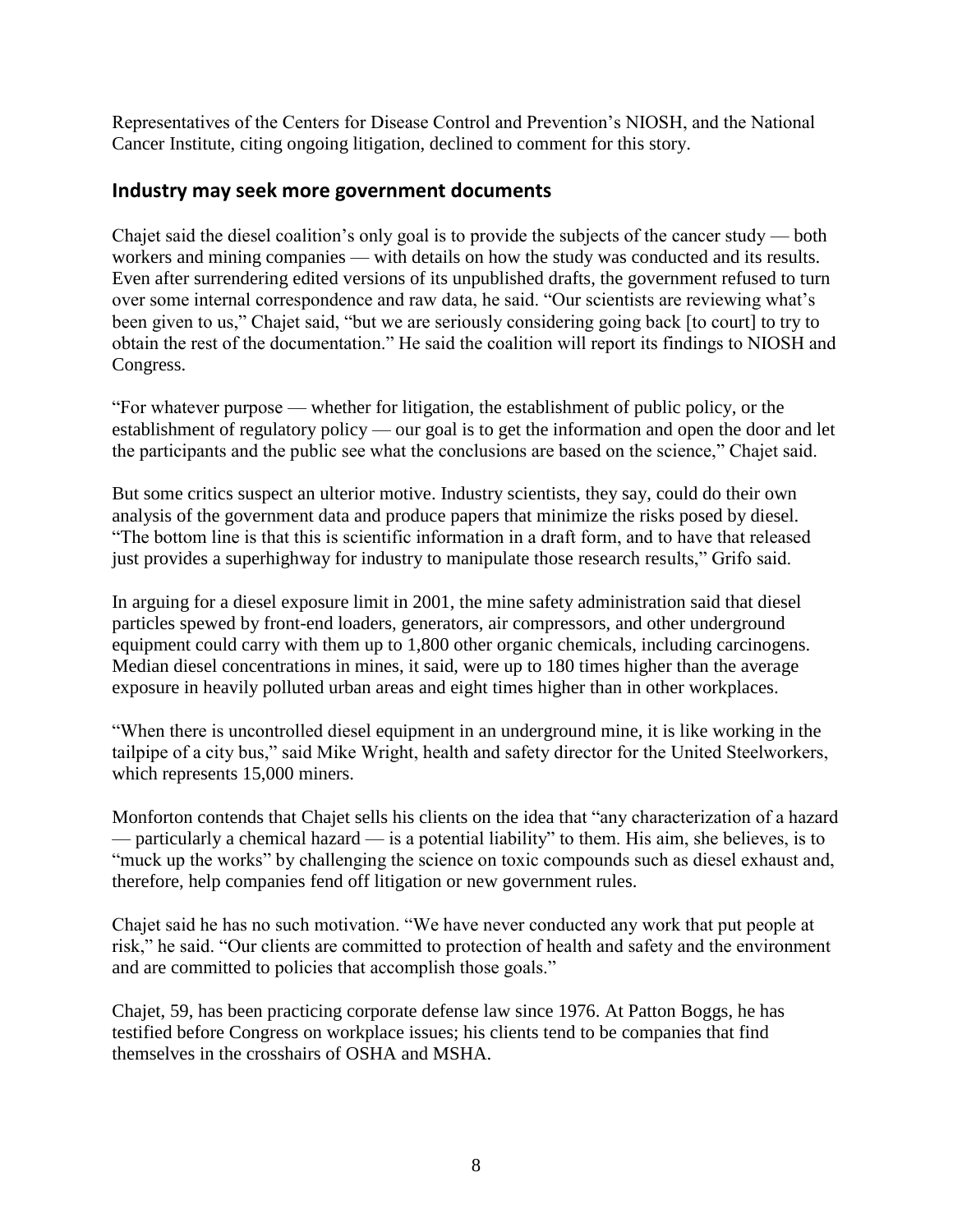After a Kaiser Aluminum plant in Gramercy, La., blew up in 1999 — injuring 29 workers, showering the neighborhood with residue, and prompting a spate of lawsuits — Chajet and his legal team "resolved all investigations and enforcement actions, helped recover almost the entire financial loss, favorably resolved the tort actions, and recovered denied insurance proceeds to rebuild the plant," according to the Patton Boggs website. In a settlement with the government, Kaiser Aluminum and two of its managers paid more than \$500,000 in fines.

In another notable industry win, OSHA in late 2009 said it would drop chemical exposure limits developed by a nonprofit professional group from hazard disclosure documents that employers are required to maintain. Chajet, representing a range of industries, had pushed for such a move, arguing that the limits — designed to protect workers' health — were developed in secret by "biased" scientists from the [American Conference of Governmental Industrial Hygienists.](http://www.acgih.org/about/) Chajet spent a decade [fighting the group](http://www.fdrsafety.com/ExposureLimits10-27-09.pdf) in court to stop the government from using the organization's recommended exposure limits.

### **Delays and frustration**

The epidemiological study of workers at so-named metal and nonmetal mines was launched in 1995 by the National Cancer Institute and NIOSH to build on studies that suggested a link between diesel and lung cancer in truck drivers and other workers exposed to diesel particulate matter. The study's results will offer a "state-of-the-art evaluation of diesel," said [Kyle Steenland,](http://www.c8sciencepanel.org/members.html#kyle) a professor at Emory University's Rollins School of Public Health and a former NIOSH epidemiologist. "It should provide a very important piece of information about whether diesel is a lung carcinogen. Unfortunately, it has been delayed and delayed for years. It's high time that the public and the scientific community get to see the results of this study."

The delays began in 1996, when the diesel coalition sued NIOSH, arguing that scientific panels established to review the study protocol were potentially biased. Over five years of legal tussling, an appeals court found only one minor violation by NIOSH: providing an advisory panel's charter to the wrong congressional committee. Nevertheless, in a 2001 order, U.S. District Court Judge Richard Haik directed government researchers to share drafts of the study with the House Education and Labor Committee prior to any public release and [required](http://www.documentcloud.org/documents/9024-final-order-haik-june-5-2001.html) that documents explaining the diesel study protocol go to the coalition along with the House committee.

Little of consequence happened after that until March of this year, when the researchers gave drafts of the soon-to-be-published study to the House committee but not to the diesel coalition. In April, Chajet asked Judge Haik [to order](http://www.documentcloud.org/documents/9025-motion-marg-april-9-2010.html) the government to turn over the drafts to the coalition. The government [unsuccessfully argued](http://www.documentcloud.org/documents/9023-opposition-us-june-3-2010.html) that releasing the drafts to the group would have constituted public disclosure, in violation of the judge's own 2001 order.

Some observers believe the fight over the cancer study may be a proxy for a bigger objective: Another mining industry challenge to an MSHA rule limiting diesel exhaust.

On Jan. 19, 2001, President Bill Clinton's last day in office, the mine safety administration [proposed](http://www.msha.gov/REGS/FEDREG/FINAL/2001FINL/01-996.pdf) its first-ever exposure limit for diesel particulate matter in metal and nonmetal mines. The regulation, which was phased in, is designed to cap concentrations of the microscopic